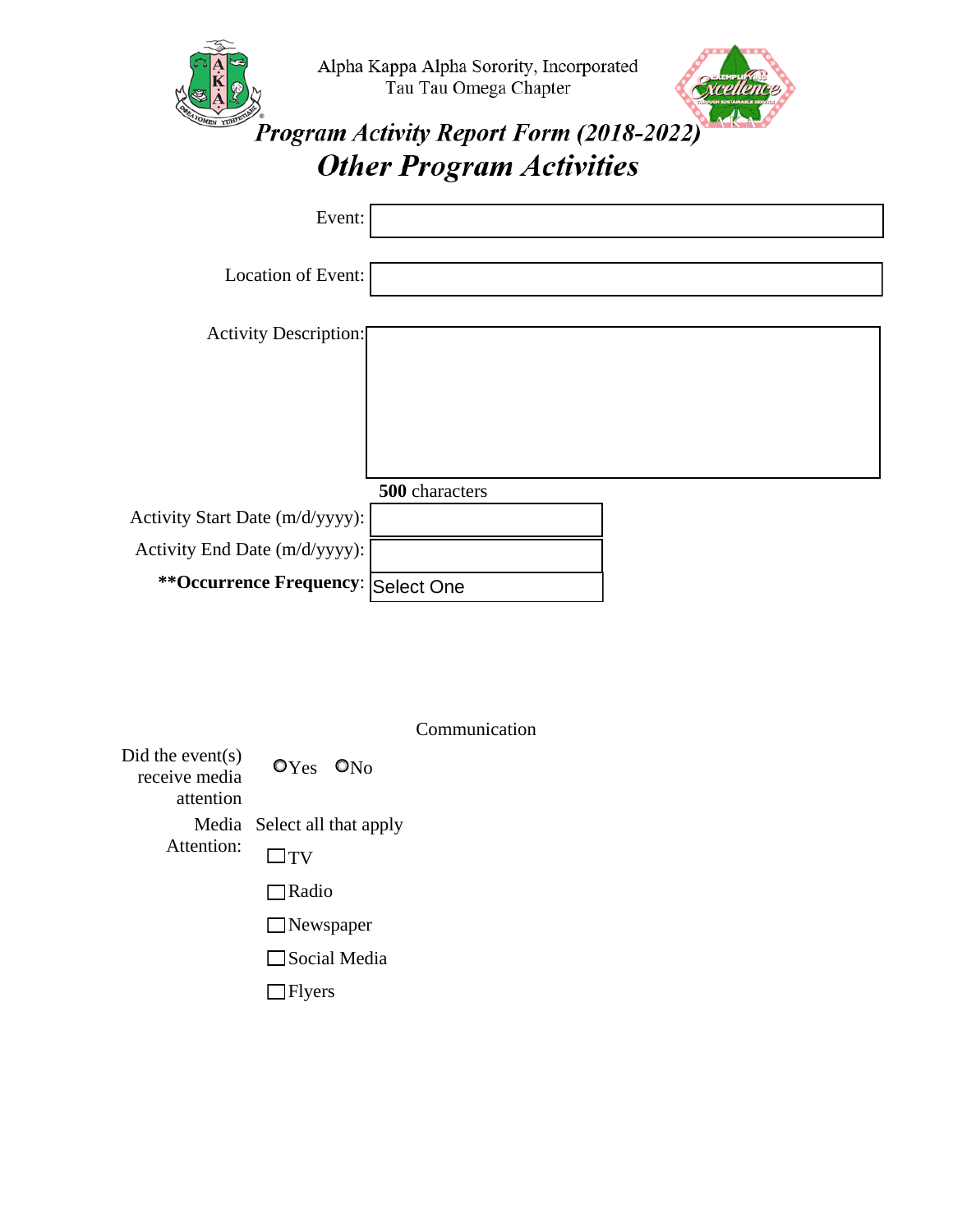| Please describe<br>media attention:          |                                                                                 |  |
|----------------------------------------------|---------------------------------------------------------------------------------|--|
| Were materials<br>distributed<br>during this | 300 characters<br>OYes<br>O <sub>No</sub>                                       |  |
| activity?<br>If yes, list<br>materials       |                                                                                 |  |
|                                              | 300 characters                                                                  |  |
|                                              | <b>Total Volunteer Hours</b>                                                    |  |
| Number of                                    | In this section, round to the nearest whole number. If not applicable, enter 0. |  |
| Hours of<br>Event $(s)$ :                    |                                                                                 |  |
| Number of                                    |                                                                                 |  |
| <b>Active Chapter</b>                        |                                                                                 |  |
| Sorors                                       |                                                                                 |  |
| Participating:<br>Number of                  |                                                                                 |  |
| General                                      |                                                                                 |  |
| <b>Members</b>                               |                                                                                 |  |
| Participating:                               |                                                                                 |  |
| Number of<br><b>Inactive Sorors</b>          |                                                                                 |  |
| Participating:                               |                                                                                 |  |
| Number of                                    |                                                                                 |  |
| Soror Volunteer                              |                                                                                 |  |
| Hours<br>(including hours                    |                                                                                 |  |
| for event                                    |                                                                                 |  |
| preparation):                                |                                                                                 |  |
| Number of non-                               |                                                                                 |  |
| Sorors<br>Participating:                     |                                                                                 |  |
| Number of non-                               |                                                                                 |  |
| Soror Volunteer                              |                                                                                 |  |
| Hours:                                       |                                                                                 |  |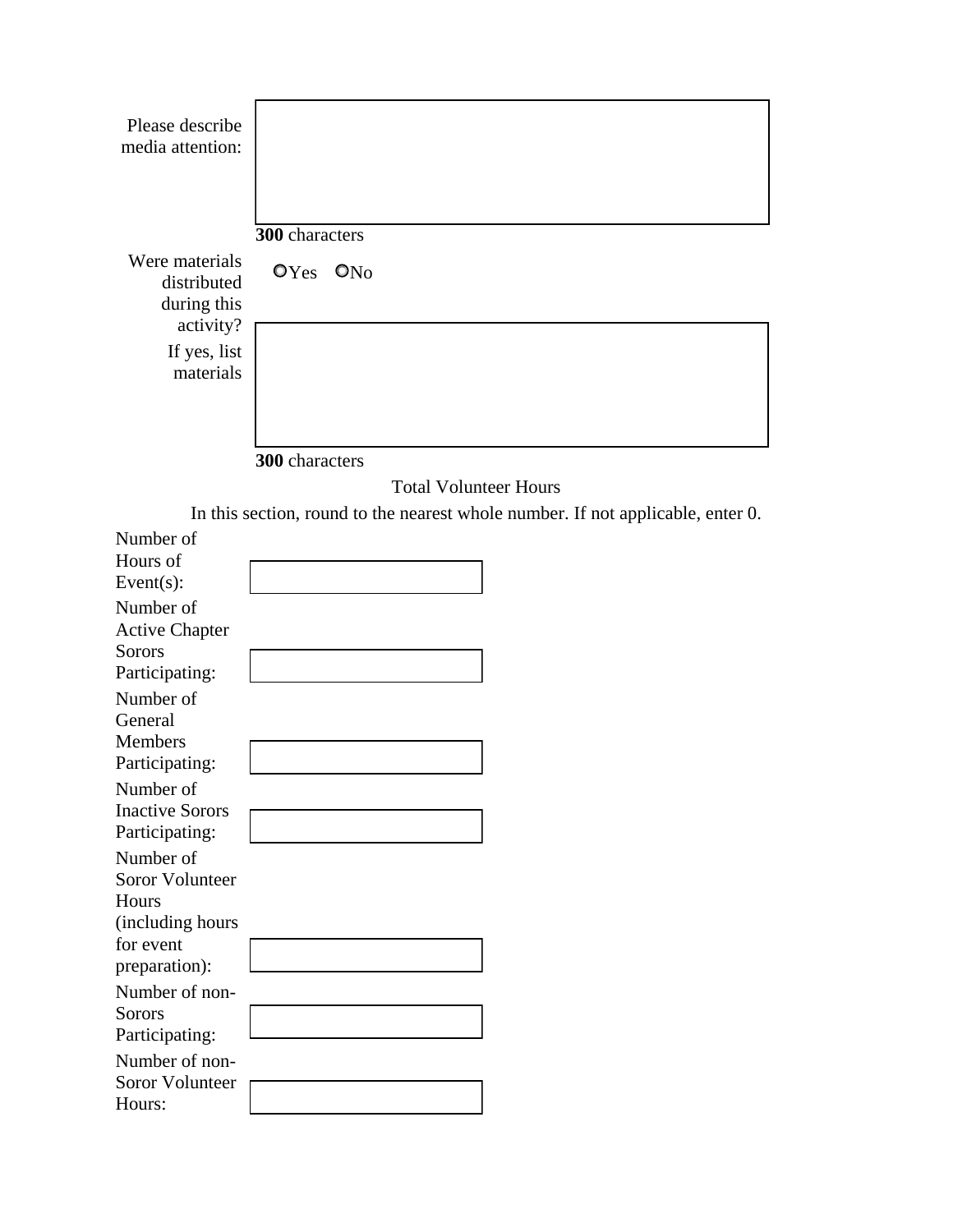## Evaluation

| Did the chapter<br>evaluate this<br>activity                               | $OYes$ $ONo$                                                     |
|----------------------------------------------------------------------------|------------------------------------------------------------------|
| If yes, date of<br>evaluation                                              |                                                                  |
| What were the<br>results of the                                            | <b>O</b> Exceeded Expectations                                   |
| evaluation?                                                                | <b>O</b> Met Expectations                                        |
|                                                                            | <b>O</b> Did not Meet Expectations                               |
| Comments:                                                                  |                                                                  |
|                                                                            | 500 characters                                                   |
| Did participants<br>or targeted<br>population<br>evaluate this<br>project? | OYes ONo                                                         |
| If yes, what<br>were the results                                           | <b>O</b> Exceeded Expectations                                   |
| of the                                                                     | <b>O</b> Met Expectations                                        |
| evaluation?                                                                | <b>O</b> Did not Meet Expectations                               |
| Comments:                                                                  |                                                                  |
|                                                                            | 500 characters                                                   |
|                                                                            | Funding                                                          |
| What was the<br>chapter's<br>monetary<br>contribution?                     | \$<br>(round to nearest dollar and do not use commas, e.g. 4989) |
| Did you receive<br>outside                                                 | $OYes$ $O No$                                                    |
| funding/grants?<br>If yes, total                                           |                                                                  |
| amount                                                                     | \$                                                               |
| received:                                                                  | (round to nearest dollar and do not use commas, e.g. 4989)       |

 $\sim$